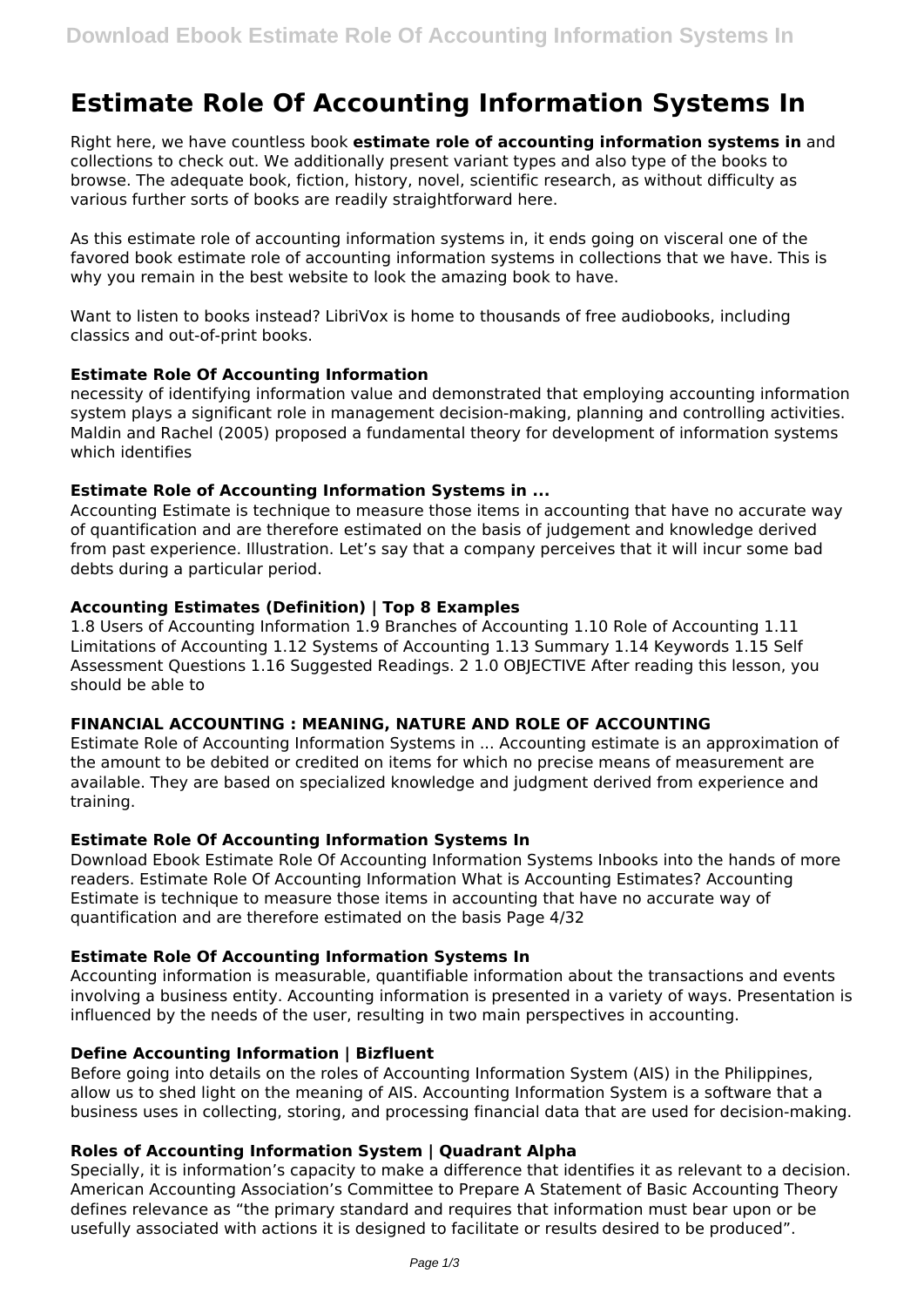# **Top 11 Qualitative Characteristics of Accounting Information**

Where estimates are not based on objective and verifiable information, they can reduce the reliability of accounting information. Professional judgment The use of professional judgment by the preparers of financial statements is important in applying accounting policies in a manner that is consistent with the economic reality of an entity's transactions.

# **Limitations Of Accounting & Financial Reporting | Explanation**

Accounting Information Systems Inestimate role of accounting information systems in by online. You might not require more epoch to spend to go to the books foundation as skillfully as search for them. In some cases, you likewise pull off not discover the proclamation estimate role of accounting information systems in that you are looking for ...

# **Estimate Role Of Accounting Information Systems In**

Information technology has impacted accounting processes in many ways. The rapidly evolving relationship between accounting and information technology means accountants now need to understand how technology impacts business, and how it can be used to improve operational efficiency, achieve regulatory compliance, support financial reporting and management and even increase revenues.

# **The Role of IT in Accounting | SMU Engage**

Accounting plays a vital role as a media in communicating various information from different departments, business, and management plan of actions to various departments. For instance, in the modem age; accounting is regarded as the best media of communication in supplying information to management regarding purchase and stock, time of purchase, cost of purchase and sales price, etc.

# **Importance of Accounting in Business Organization**

IFRS as a framework for accounting estimates Making accounting estimates is a very complex process that connotes obtaining of all required information about the topic, understanding different accounting estimates $\hat{\alpha} \in \mathbb{R}^n$  alternatives resulting from accounting standards and national laws, recognising the consequences of such alternatives and identifying the need of judgment  $\hat{\mathbf{a}} \in \mathbb{N}$  s ...

# **The Impact of Accounting Estimates on Financial Position ...**

Managerial accounting provides information about the cost of goods and services, whether a product is profitable, whether to invest in a new business venture, and how to budget. It compares actual performance to planned performance and facilitates many other important decisions critical to the success of organizations.

# **1.1 The Role of Accounting in the Basic Management Process**

Ensuring the reliability of accounting information is objectively hampered by its conventionality associated with the need to give a numerical estimate of accounting objects. Subjective limitations are connected with a variety of information needs of users of reporting data, which determine differences in accounting methodology.

# **Accounting Policies, Accounting Estimates and Its Role in ...**

Role of Accountant Accounting is both a science as well as an art. A person performing functions like recording, classifying and summarizing data to generate useful information like profit and loss for the period of an organization is known as an accountant.

# **Role of Accountant: Auditing, Budgeting, Taxation ...**

accounting policy is selected and applied consistently to each category. IN17 The Standard includes a definition of a change in accounting estimate. IN18 The Standard includes exceptions from including the effects of changes in accounting estimates prospectively in profit or loss. It states that to the extent that a change in an

# **Accounting Policies, Changes in Accounting Estimates and ...**

Fields of Accounting. Accountants typically work in one of two major fields. Management accountants provide information and analysis to decision makers inside the organization in order to help them run it.Financial accountants furnish information to individuals and groups both inside and outside the organization in order to help them assess its financial performance.